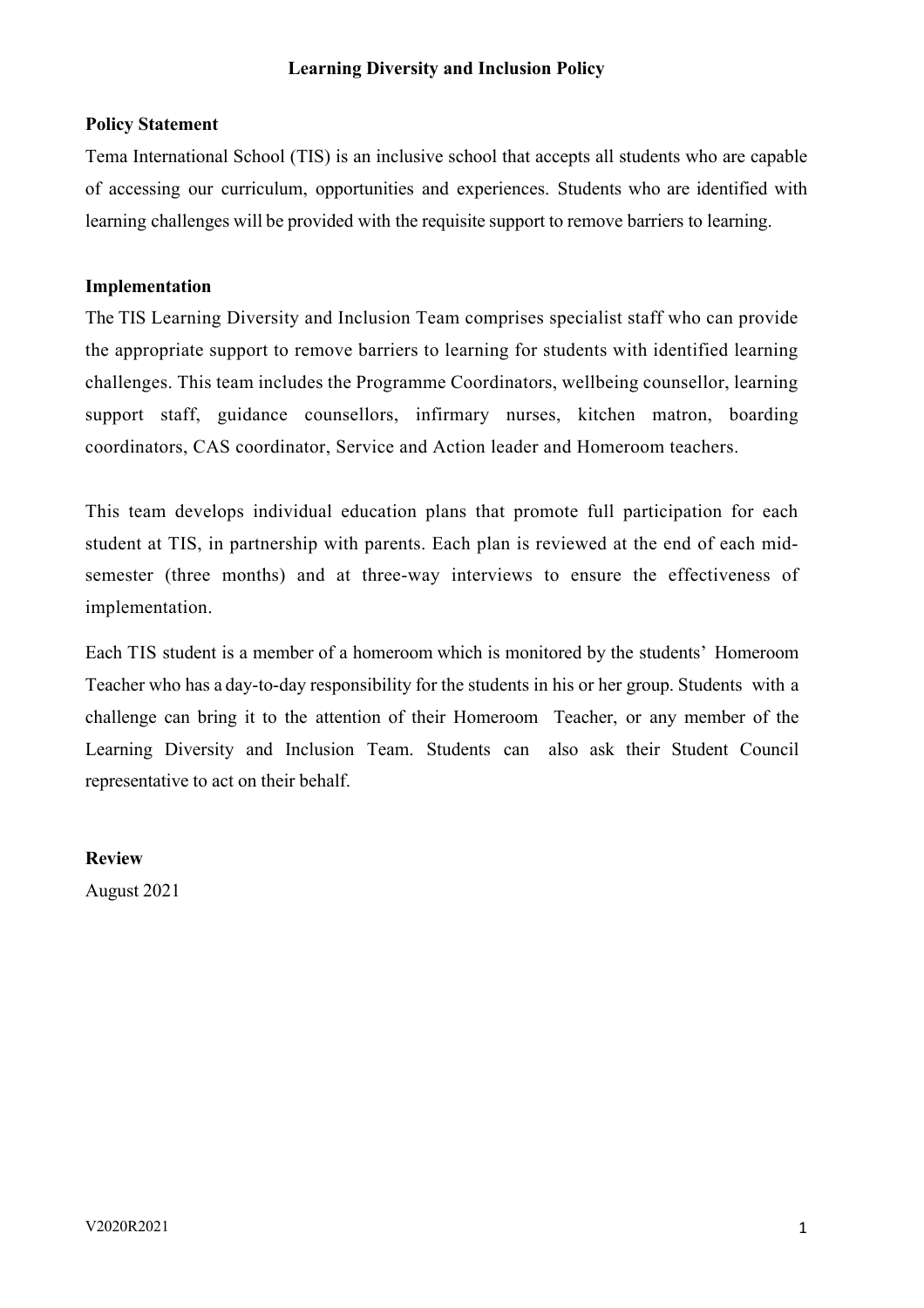# **APPENDICES**

# **1. Learning Diversity and Inclusion**

Learning diversity refers to the many dimensions through which a student will learn including, learning through experiences which are cultural, ethnocentric, gender-related, previous educational experiences, through challenges that may be language, socio-economical, emotional and/or physical.

At TIS, a student is considered to have a challenge(s) if he or she has a:

- § Significantly greater difficulty, including talented students, in learning than their peers.
- Difficulty accessing the facilities provided for the other students.

# All students should be:

- Able to have access to education appropriate to their learning capacity.
- Given an equal opportunity to an inclusive educational system.
- Provided with subject support within the framework of the school policies.
- Given concessions applicable to their learning diversity as provided by the school's language and assessment policies and school support programs.
- **2. Roles**

# **Programme Coordinators**

- It is the responsibility of the Programme Coordinators (PYP, MYP, & DP) to request from the IB inclusive assessment arrangements for documented learning diversity.
- Teaching and learning will be differentiated to meet the needs of individual students.

# **Heads of Departments**

- Supervise teachers in implementing the measures put in place to support learning diversity.
- Units of work across the curriculum will reflect whole school approaches to teaching and learning through differentiation and will take account of learning diversity.
- Assessment tasks and activities may be broken down into a series of smaller and achievable steps for students who have identified learning difficulties.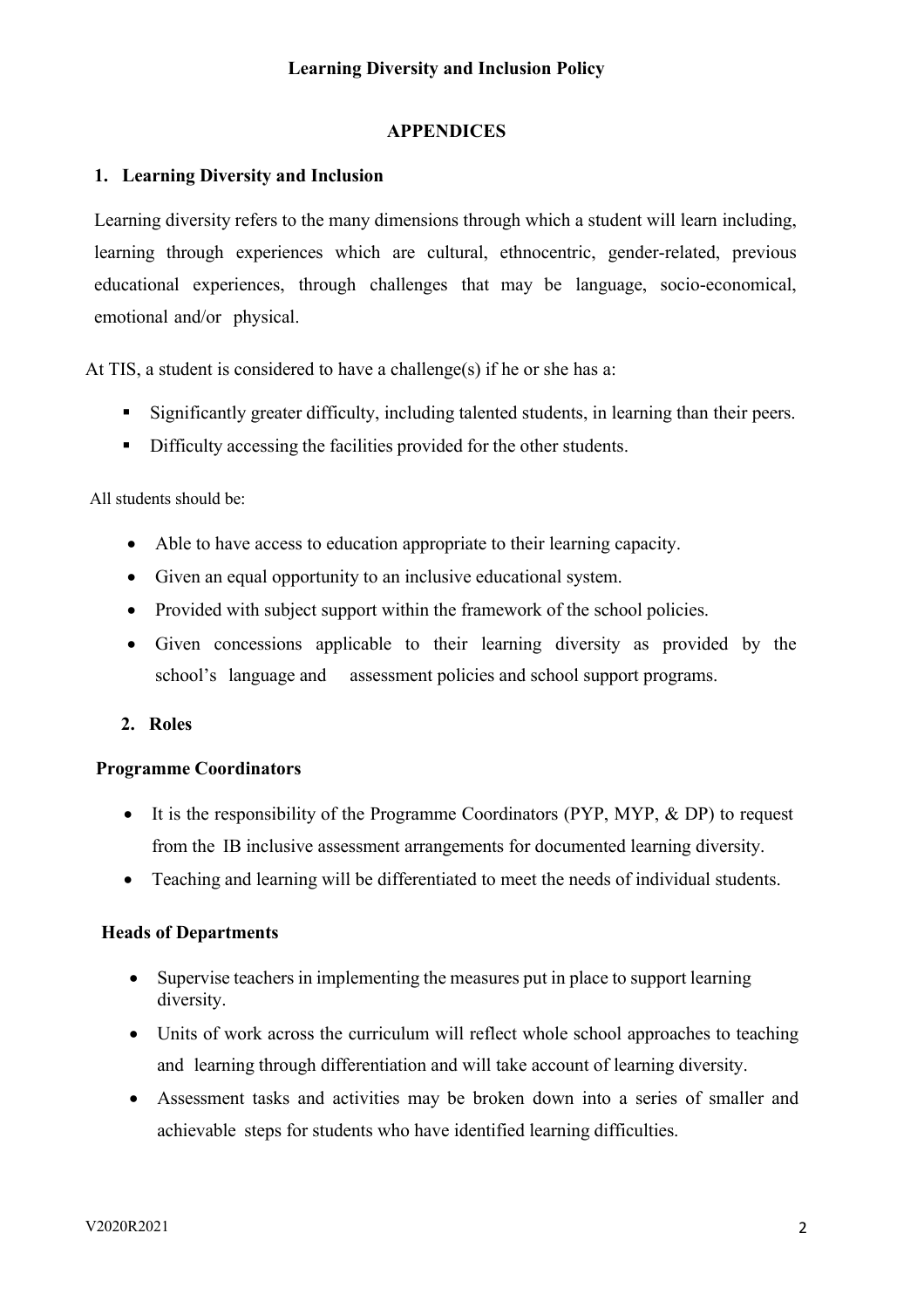### **Learning Diversity and Inclusion Policy**

• Through a school support system gifted and talented students receive extended tasks at a more challenging level to enable them maximize their learning experiences and abilities. Heads of departments work hand in hand with their department colleagues to ensure that no student is left behind.

### **Staff**

- Staff continually undergo professional development to enable them acquire and implement innovative teaching strategiesfor learning diversity both within and outside the classroom.
- Student groupings are made flexible so that learning diversity needs may be met in individual, small group, or whole class contexts.
- Staff collaboratively discuss students who face challenges or need to be challenged on a regular basis in guidance meetings, per grade level, at different intervals during the year. This allows for a school wide position regarding students with learning diversity.
- In the case where a student appears to have significant learning needs or academic difficulties, the classroom teacher refers the student to the Well Being Team with appropriate documentation using the Referral Form (Section 3) following the Referral Flow Chart (Section 4). Based upon the decision of the team and the school administration, the parents of the student will be informed about the presented concerns and if necessary, the teacher(s) who made the referral will attend a meeting to help clarify for the parents the concerns so they better understand the need to take action.
- Upon the professional judgment of the counsellor and the principal in collaboration with the parent(s), the student might be referred to an outside agency for formal diagnostic assessment.

### **Wellbeing Counsellor**

- Provides social and intellectual skill training during individual or group sessions for learning diversity to enable students cope with the systems of the school.
- Assists students to understand themselves in relation to their needs and demands of the school environment to help students develop healthy self-promoting attitudes and thrive in the school environment.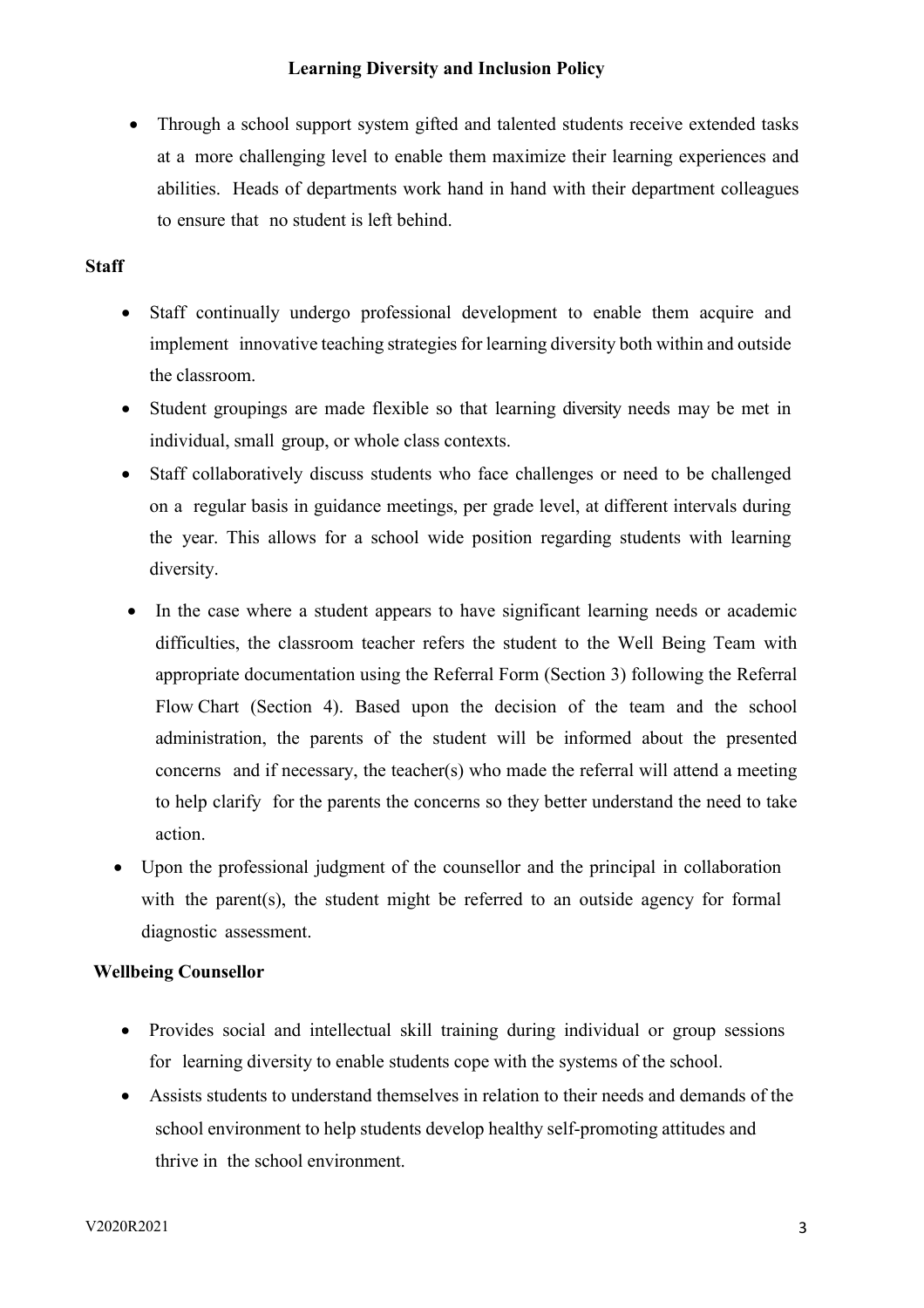# **Learning Diversity and Inclusion Policy**

- Assists students with social and emotional challenges to enable them make meaningful contacts with others in the school environment.
- Initiates programs (such as psychoeducation) and activities geared towards empowering students to take reasonable initiatives to self-actualize.

# **Learning Support**

- Informs teachers of any learning diversity needs within their class.
- Consults with staff to inform about an appropriate IEP (Individualized Education Program) for learning diversity.
- Collaborates with teachers to develop a more effective support system and services for learning diversity.
- Depending on the need required, the learning support team will collaborate and coordinate the activities of other professionals such as occupation therapist, speech and language therapist in offering their services to students.
- Addresses specific questions or concerns parent or family members may have concerning learning diversity.
- Plays a major role in the assessment and intervention process for students.
- Uses Approaches to Learning (ATLs) with realistic planning to suit the demanding nature of the school's curriculum.
- Creates learning environments that celebrate and embrace diversity of all learners.
- Promotes ATLs that develop effective skills.
- Creates accessible assessments by design, content and medium.

### **College Guides Team**

- Spend extra time and pay extra attention to learning diversity and assist with: transcripts, weak subject and test accommodation.
- Help research and take advantage of any necessary testing accommodation for standardized testing.
- Match their interest with available career options available to them despite their challenges.
- Discuss Colleges and Universities, noting their admission requirements and special needs accommodation.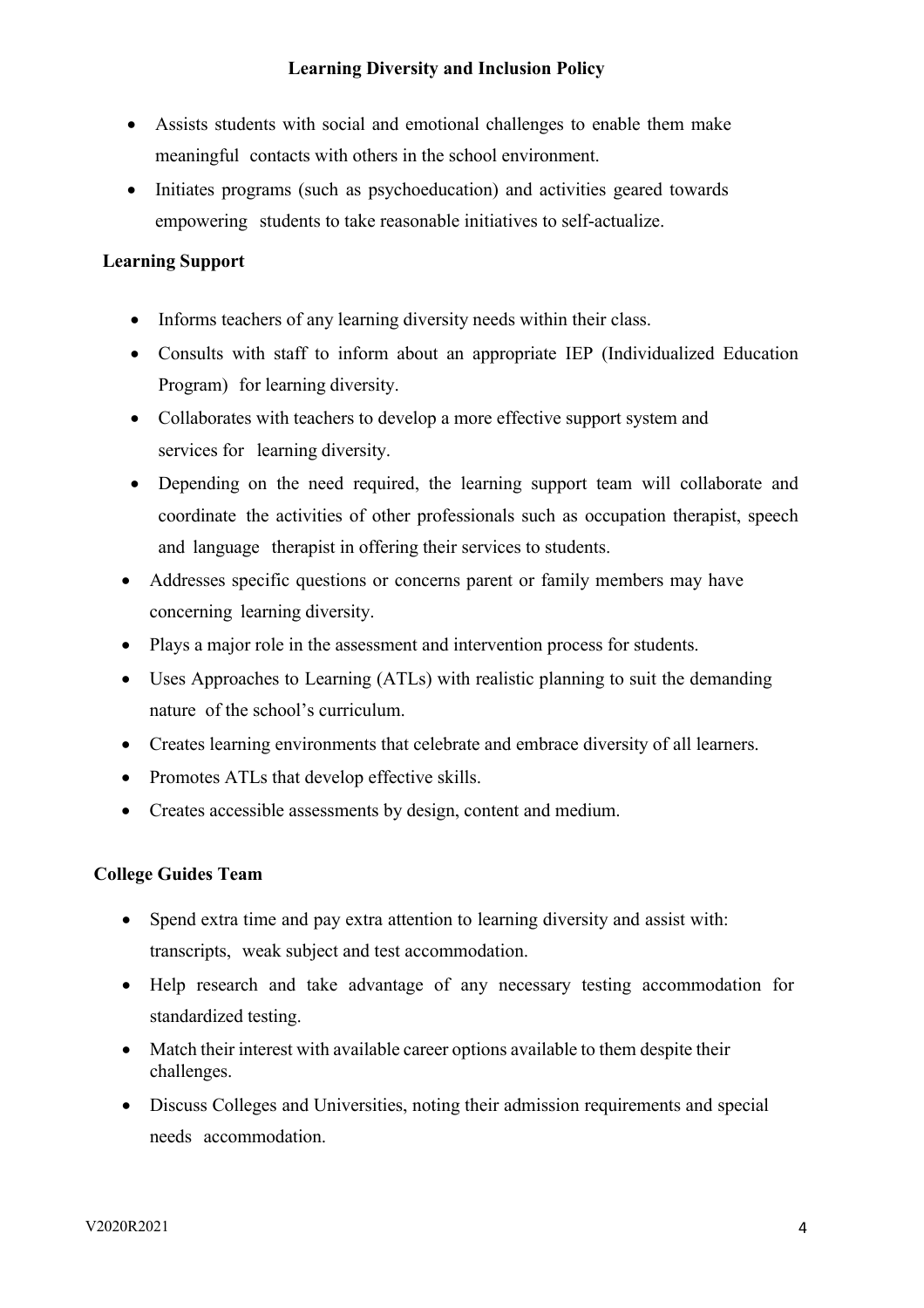- Assist in properly documenting their needs (i.e. evidence of their challenges/disability and need for accommodation).
- Look for scholarships which specifically accommodate learning diversity.

# **CAS / SA Department**

- Including students with learning challenges in collaborative projects that will help fraternize with other students.
- Provide extra attention in assisting students with the appropriate activity or after school activity to be involved in depending on their needs.
- Liaise with teachers on how CAS Projects and Experiences can promote effective classroom learning for all students.
- Categorize student's traits and modify activities that suit their various personalities.
- Students with learning difficulties will receive specific praise comments that links the activity directly with recognition in order to boost their self-esteem.

# **Hostel Parents**

- Depending on the need of the student, hostel parents will ensure that available facilities are made accessible to students.
- Ensure students feel welcomed and see the hostel environment as a home away from home.

# **Nurses**

Depending on the documented need provided to the school, the nurses will ensure that any health-related issues are attended to.

# **Catering Staff**

Assist and implement nutrition plans for students with dietary challenges

# **Homeroom Teachers**

- Be a mentor for their assigned homeroom students.
- Facilitate support for individual students based on their challenges.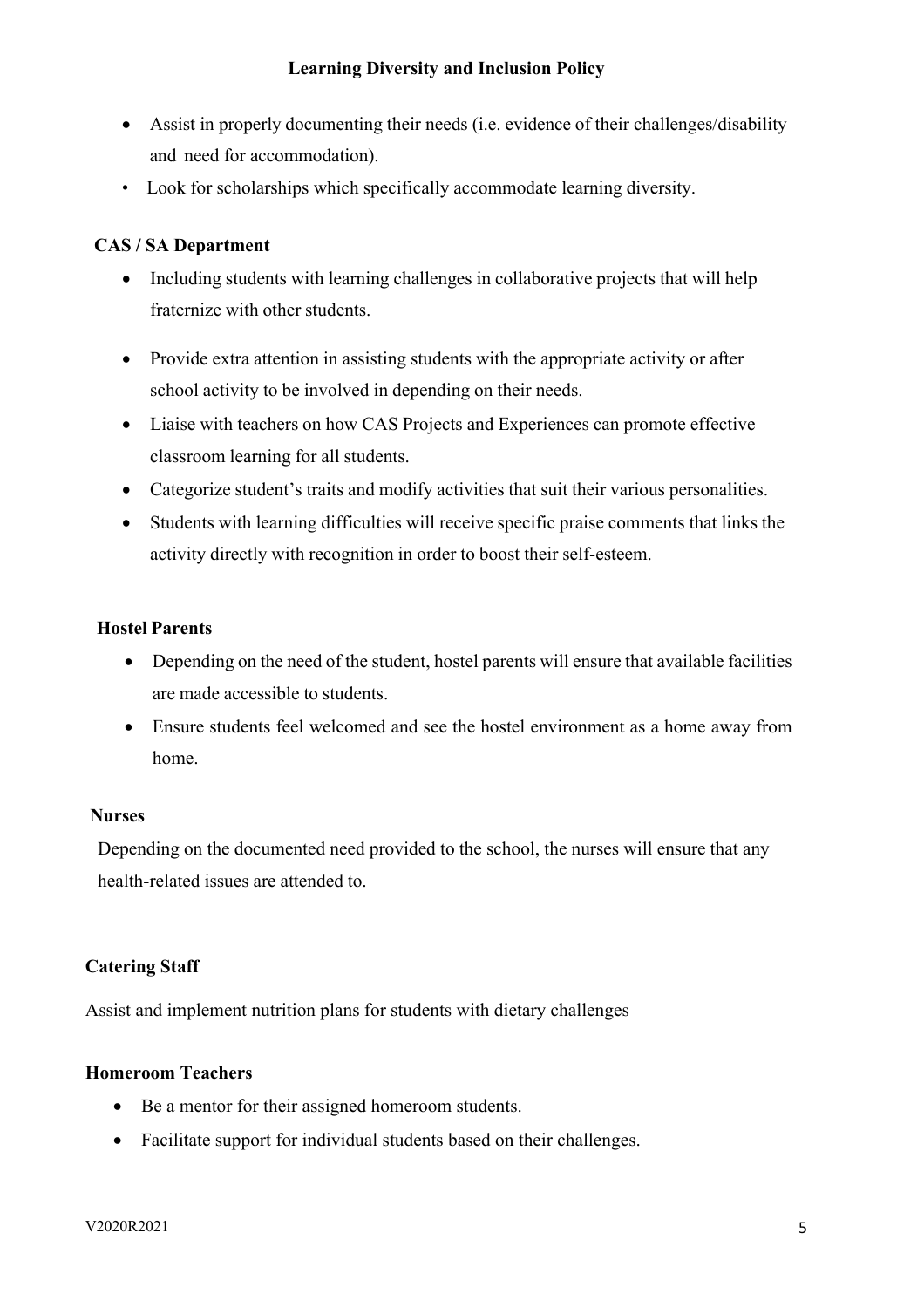# **3. Referral Form**

**TIS Referral Form**

| Student's name (PLEASE PRINT) |      |
|-------------------------------|------|
| Grade                         |      |
| Date of Referral              |      |
| Name of Referring Teacher     |      |
| Name of Homeroom advisor      |      |
| Signature of Homeroom advisor | Date |

**Areas of Concern of Referring Teacher – to be completed by initial referring teacher\***

#### **Reasons for referral**

| Academic                    | <b>Behaviour</b>                | Communication                                  |
|-----------------------------|---------------------------------|------------------------------------------------|
| Listening Comprehension     | <b>Independent Activities</b>   |                                                |
| Hearing                     | Group Activities                | Articulation/Voice                             |
| Written Expression          | Non-compliance                  | Fluency                                        |
| Vision                      | Motivation                      | Sentence<br>structure/                         |
| <b>Basic Reading Skills</b> | <b>Attention Span</b>           | Vocabulary                                     |
| Fine motor                  | Self help skills                | Expressive language                            |
| Reading Comprehension       | Peer relationships              |                                                |
| Gross motor                 | Teacher relationships           |                                                |
| Math Calculations           | Home relationships              |                                                |
| Math Reasoning              | Apathy/Lethargy                 |                                                |
| Homework Completion         | Passive/Shy                     |                                                |
| Memory                      | Withdrawn                       |                                                |
| Organisation                | Unresponsive to others          | <b>Health/Physical</b>                         |
| Understanding instructions  | Overactive/Disruptive           |                                                |
|                             | Orally or physically aggressive |                                                |
|                             | Mood swings                     | Hearing<br>Vision<br>Fine motor<br>Gross motor |

Any Other concerns:

How long have you noticed these concerns?

Student Strengths:

What methods have been used to try to improve the student's performance and what effect, if any, have they had?

Have parents been notified of any concerns – when and how?

#### **Continue on additional sheets if space above is not adequate**

| Meeting held Head of Department/Learning Support Team           | Date:                                                          |
|-----------------------------------------------------------------|----------------------------------------------------------------|
| and the Learning Support Teacher (and other staff as necessary) |                                                                |
| to review evidence and Notes of meeting appended                |                                                                |
| Head of Department                                              | Date:                                                          |
| Signature                                                       |                                                                |
| Referral to be actioned Yes/No*                                 |                                                                |
| Learning Support Teacher Signature                              | Date:                                                          |
| Referral to be actioned Yes/No*                                 |                                                                |
| *Where there is disagreement, refer to the Principal            |                                                                |
| ALL SUBJECT TEACHERS TO<br>$\bullet$                            | PROVIDE TWO WORK SAMPLES: 1 SAMPLE OF<br><b>BEST</b><br>WORK/1 |
| UNDERPERFORMING SAMPLE                                          |                                                                |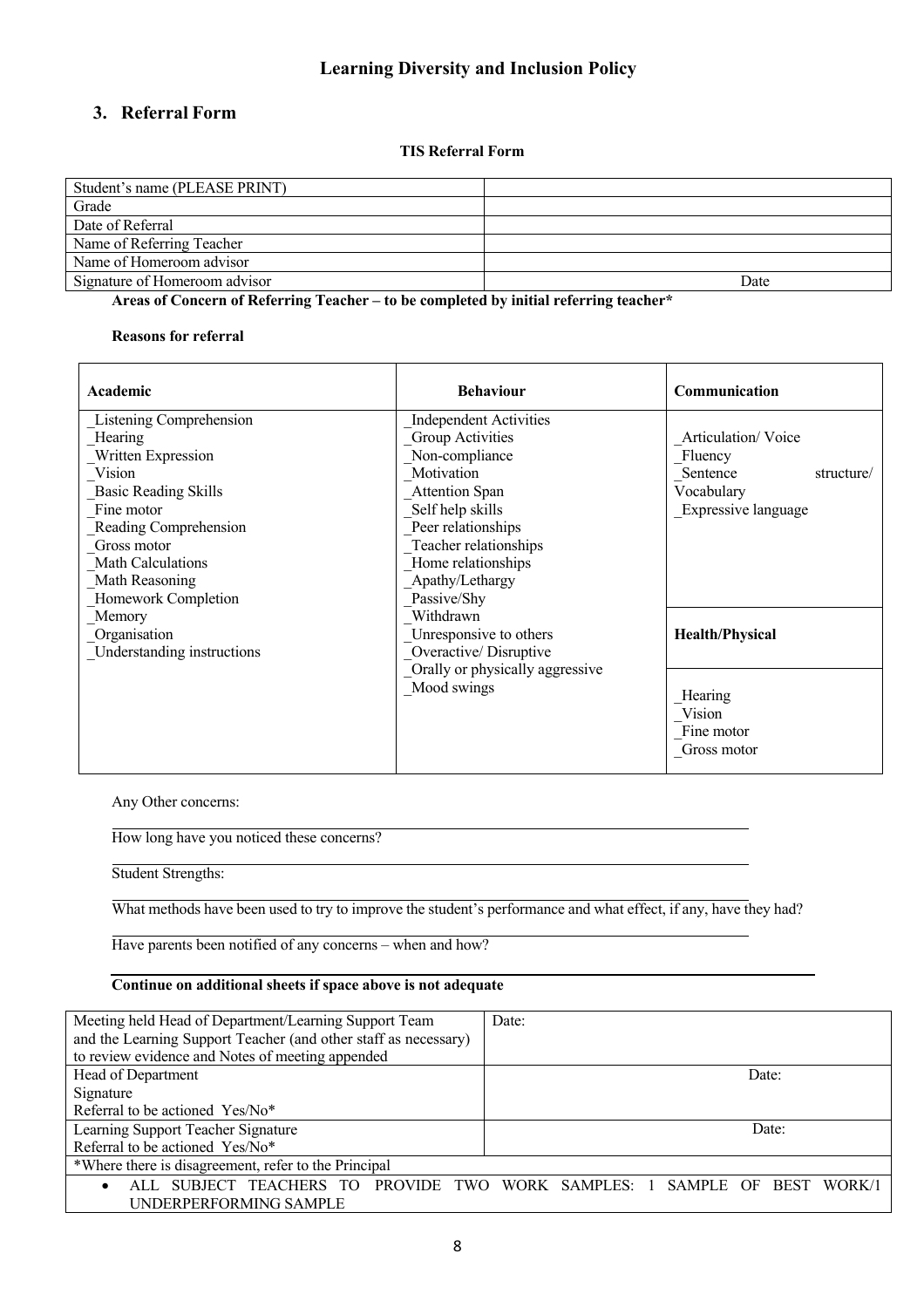# **4. Referral Flow Chart for Learning Support**

**Step 1**: Teaching strategies and differentiation with training and consultation from Learning Support Team.

**Step 2**: Student performance identified by teachers or support staff and discussed with Homeroom Advisers in MYP and in DP.

**Step 3**: Concern referred by Home Adviser or Subject Teacher in MYP and DP by completing the Referral Form and submitting this to Head of Departments/Learning Support Team.

**Step 4**: Case meeting with the Head of Departments/Learning Support Team. If the referral is approved, parents are contacted by SLT/ Learning support team and advised on course of action. Parent consent needs to be given for further action.

**Step 5**: Learning Support Team devises strategies to facilitate support e.g. meeting with parent, Individual Education Plan, Student Profile, external agency. Outcomes review date set by SLT/ learning Support Team.

**Step 6**: Feedback session with SLT/Learning Support Team to outline strategies and implementation plan.

**Step 7**: Inform all stakeholders (teachers, parents and pupils), as appropriate, of strategies and implementation plan.

**Step 8:** Parents invited to case meeting to discuss allocation of learning support and implications with SLT/Learning Support Team, Home adviser (as appropriate).

**Step 9**: Scheduled reviews evaluate implemental plan and amend or close based on evidence presented.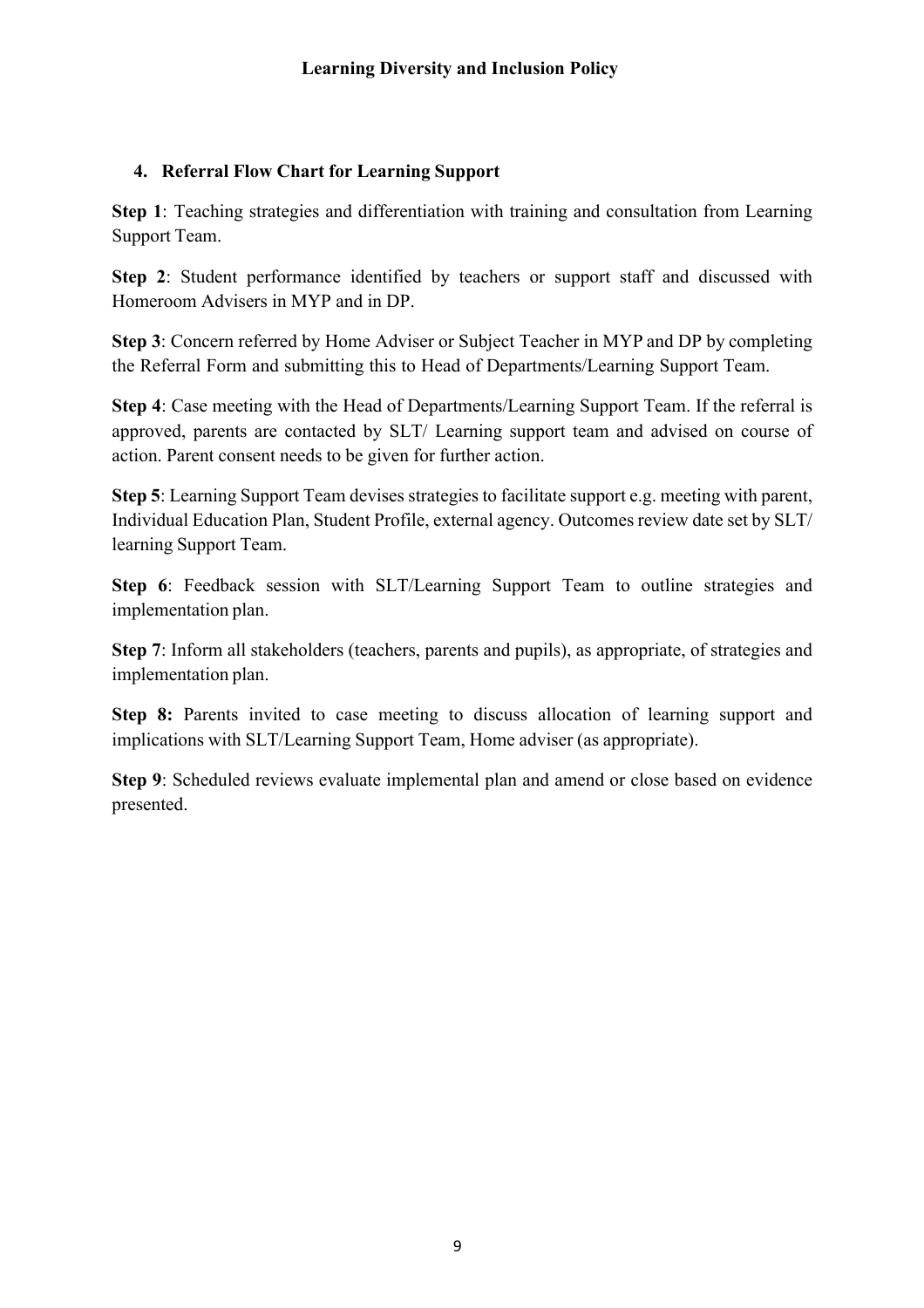### **5. TIS: INDIVIDUAL EDUCATION PLAN (IEP) Learning Support**

| Name: Date of Birth:                           |                | Year group:                                                           | Class:                                                            |        |          |
|------------------------------------------------|----------------|-----------------------------------------------------------------------|-------------------------------------------------------------------|--------|----------|
| IEP Start Date:                                | Review Date:   |                                                                       | SATs English:                                                     | Maths: |          |
| Strengths:                                     |                | Areas to be developed (each area should have a corresponding target): |                                                                   |        |          |
| Targets                                        | Strategies     | Provision                                                             | Success Criteria                                                  |        | Achieved |
| 1.                                             |                |                                                                       |                                                                   |        |          |
| 2.                                             |                |                                                                       |                                                                   |        |          |
| 3.                                             |                |                                                                       |                                                                   |        |          |
| 4.                                             |                |                                                                       |                                                                   |        |          |
| Parent/Carer Involvement:                      | Students View: |                                                                       | Additional Information:<br>Responds well to individual attention. |        |          |
| Evaluation and future action:                  |                |                                                                       |                                                                   |        |          |
| Names of all Learning Diversity Staff involved |                |                                                                       |                                                                   |        |          |
| Signed:                                        |                | (Learning Support)                                                    | Date:                                                             |        |          |